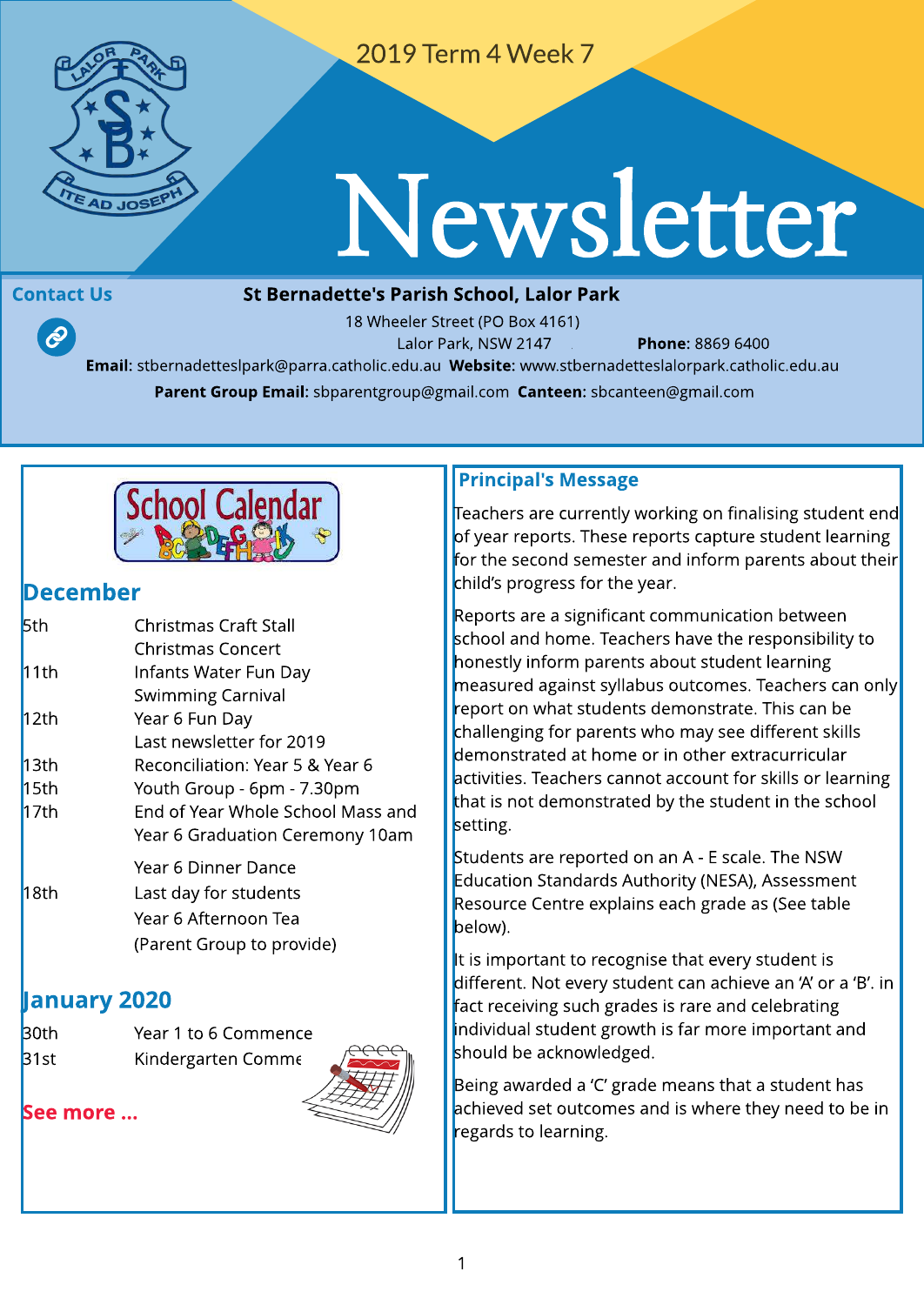#### Where We Learn and Grow Together

Some students will be awarded a 'D' and on rare occasions an 'E'. Parents should understand reasons for this grade. Grades should not be a surprise to parents. Such grades can reflect a lot of hard work on a student's behalf and if maximum effort has been applied by a student no one can ask for much else.

It is important that students have a positive disposition to learning and parents play a key role in this. Your response to grades can make a significant difference to a student's future learning. You are encouraged to be honest with students but ensure that you explain your response so that your child clearly understands what you expect.

A to E Scale for reports

The student has an extensive knowledge and understanding of the content and can readily apply this knowledge. In addition, the student has achieved a very high level of competence in the processes and skills and can apply these skills to new situations.

#### B

A

The student has a thorough knowledge and understanding of the content and a high level of competence in the processes and skills. In addition, the student is able to apply this knowledge and these skills to most situations.

#### C

The student has a sound knowledge and understanding of the main areas of content and has achieved an adequate level of competence in the processes and skills.

#### D

The student has a basic knowledge and understanding of the content and has achieved a limited level of competence in the processes and skills.

#### E

The student has an elementary knowledge and understanding in few areas of the content and has achieved very limited competence in some of the processes and skills.

#### Regards

Phill Kapitanow, Principal

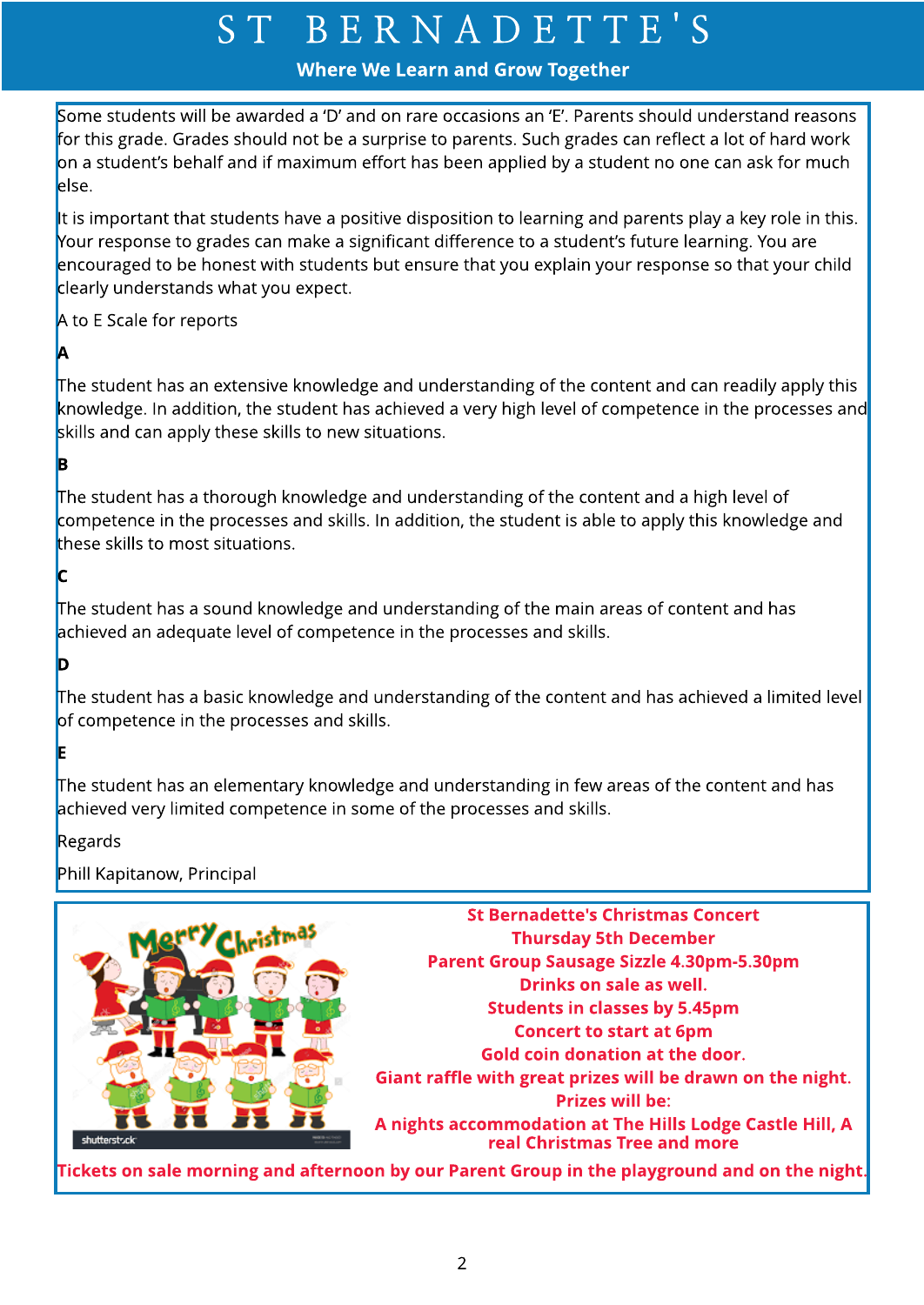Where We Learn and Grow Together

#### PBS4L

This term we continue our journey with our Positive Behaviour Support for Learning Program (PBS4L). Our focus for the next fortnight is ? **In the right place at the right time.?**

It is important that we are all safe by being in the right place at the right time. This is during class time, in all the learning spaces and when we are on the playground. We need to stay in bounds play areas at break times as well as stay with the teacher during class times.

Students will focus on the following in the:

Classroom:

- Sitting in the correct space with the rest of class
- Following instructions to ensure they are with class
- Moving around the space safely walking
- Make sure they can see the teacher at all times

Playground:

- In the correct play space for their grade for the day
- Sitting on soft fall when eating
- Stay in the areas which are in bounds
- Make sure they can see the teacher at all times

Other spaces:

- Walking from space to space safely
- Taking a partner when you leave class group

Congratulations to the following students who receive a Bronze/Silver Award in Week 4:











Christmas Craft Stall Thursday 5th December for all students Gifts from 50cents to \$5

**Parent Note:** If you would like to purchase the craft items that you child/children made for the Spring Fair, please send in \$5 in an envelope clearly marked with Christmas Craft (Spring Fair) and your child's name on it and it will be sent home to you. Thank you.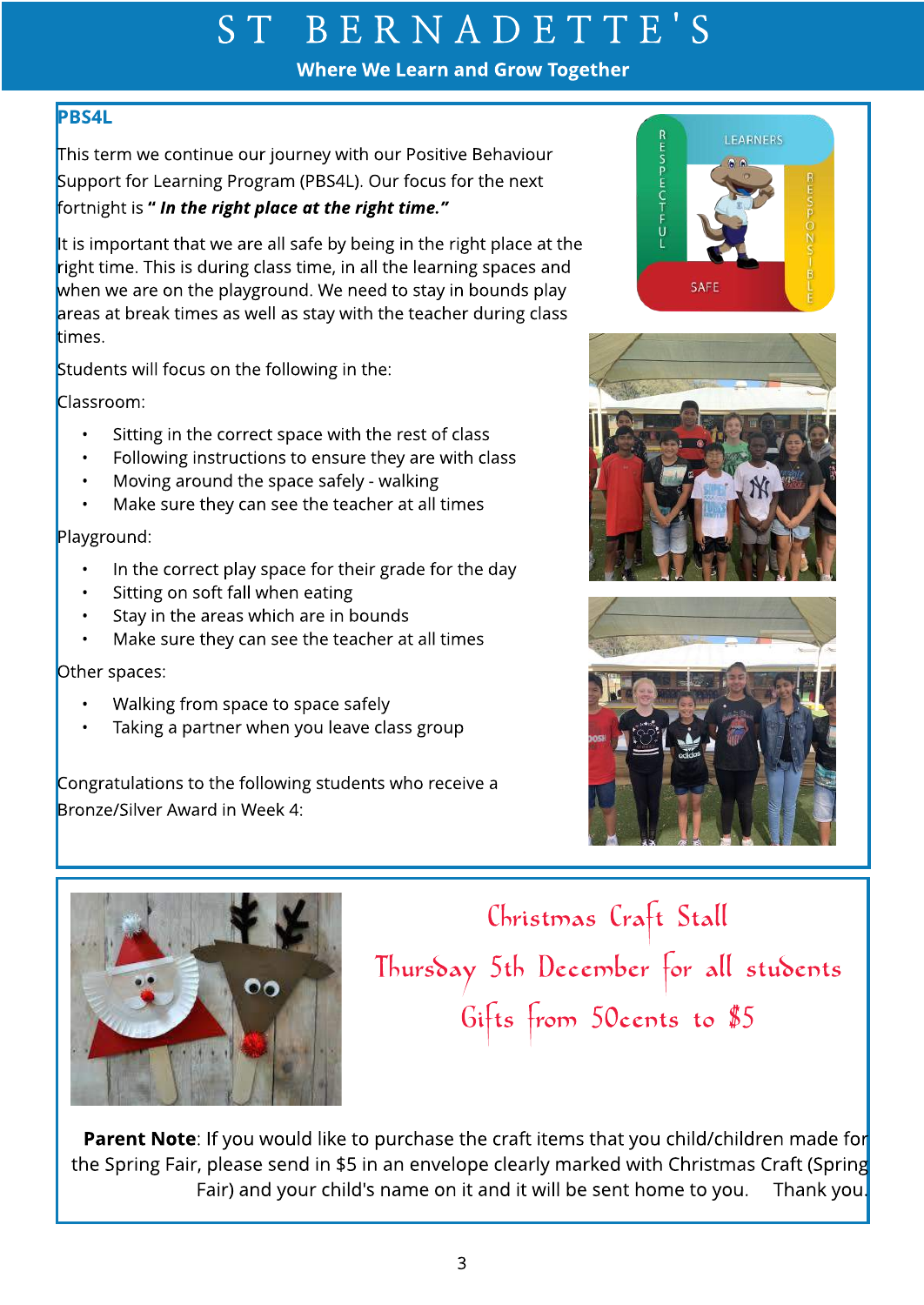Where We Learn and Grow Together

#### **Student Travel for 2020**

Applications for student travel in 2020 have now opened. Students progressing to Year 3 and Year 7 no longer need to re-apply if they:

- are continuing at the same school
- are residing at the same address
- have not been sent an expiry notification from Transport for NSW.



Where a student meets the new distance eligibility, the system will automatically update their entitlement. If they do not meet the new

eligibility, they will receive an expiry notification via email. Term Bus Pass holders will receive a notification to re-apply.

If students need to update their information or re-apply, they should go online to [https://apps.transport.nsw.gov.au/ssts/updateDetails](https://apps.transport.nsw.gove.au/ssts/updateDetails)

Applications need to be submitted before 31 December 2019 to ensure student entitlements are updated and their current entitlement/card is not cancelled. If their application is submitted after 31 December 2019, the system will automatically cancel an entitlement/card and a new one will need to be issued.

Students in the Opal network applying for a SSTS or Term Bus Pass entitlement for the first time will receive their card at their nominated postal address. Cards will be mailed out from January 2020.

#### Opal Cards

One of the more significant changes by the recent introduction of the Student Opal Card is the  $r$ equirement for students to 'tap on' and 'tap off' when travelling to and from school on any school bus $\overline{r}$ boarded in the course of their journey.

Opal data gathered by 'tap on' and 'tap off' is used to determine the demand for bus services. If students do not 'tap on' and 'tap off', lack of perceived patronage could lead to a review of the level of services provided to your school.

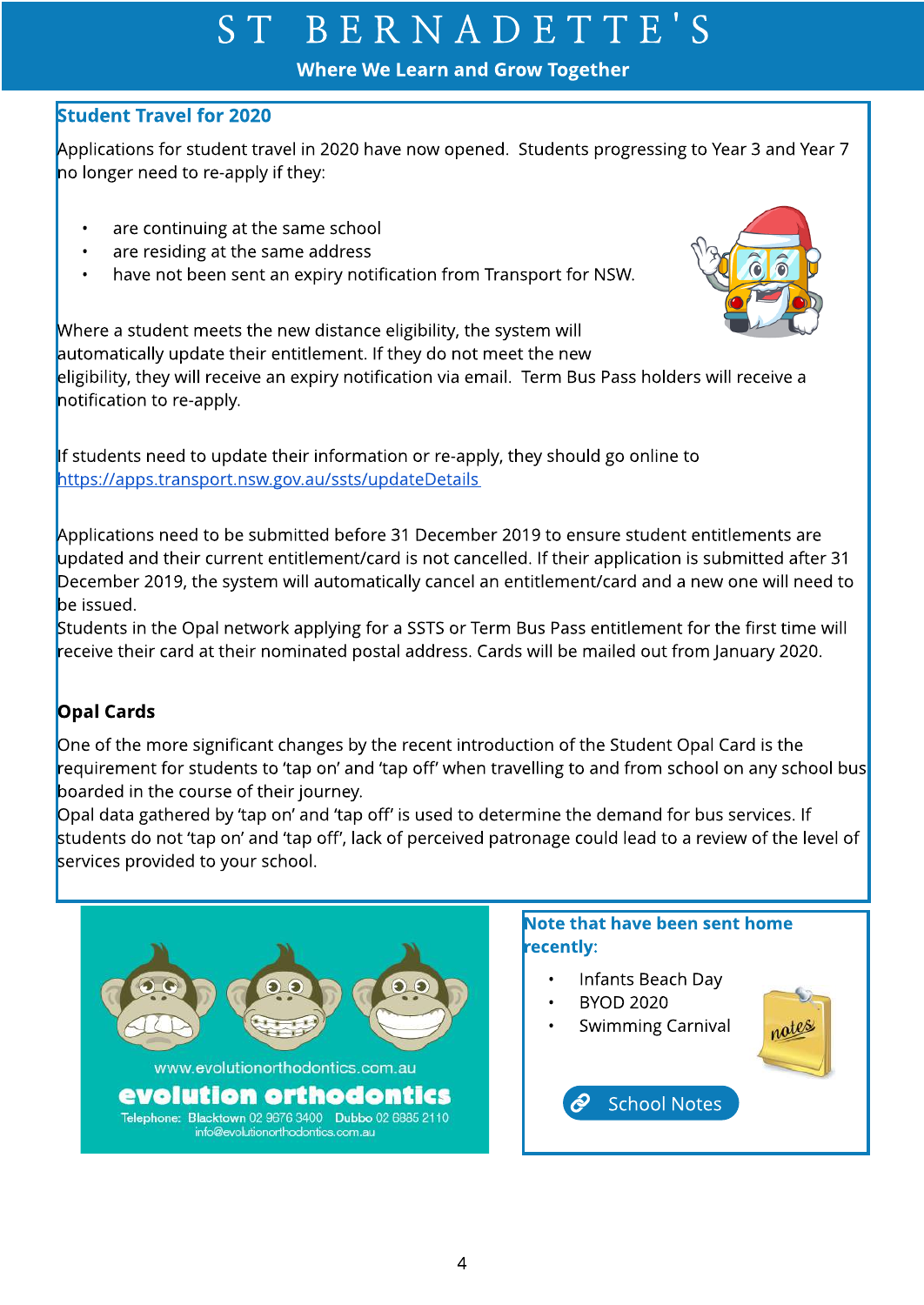Where We Learn and Grow Together

#### St Bernadette's Garden

Julian discovered the 1st strawberries of the season and the **?Let?s Cook and Create"** students may have



RELCOM

#### ල **[More](http://scprod.stbernadetteslalorpark.catholic.edu.au/Current-Families/Gallery) Photos**

had their eyes on it, to top off the

**Rainbow Fruit Skewers,** which they had fun making, during the last

session for 2019 ... hopefully, the program will be back in 2020 ... watch this space!



To be part of the learning and fun make contact via: claresgarden118@gmail.com and visit <http://kitchengardensinschools.blogspot.com> or the school office on 8869 6400 or stbernadetteslpark@parra.catholic.edu.au Please see our website [www.stbernadetteslalorpark.parra.catholic.edu.au](http://www.stbernadetteslpark.parra.catholic.edu.au) for more photos from the garden



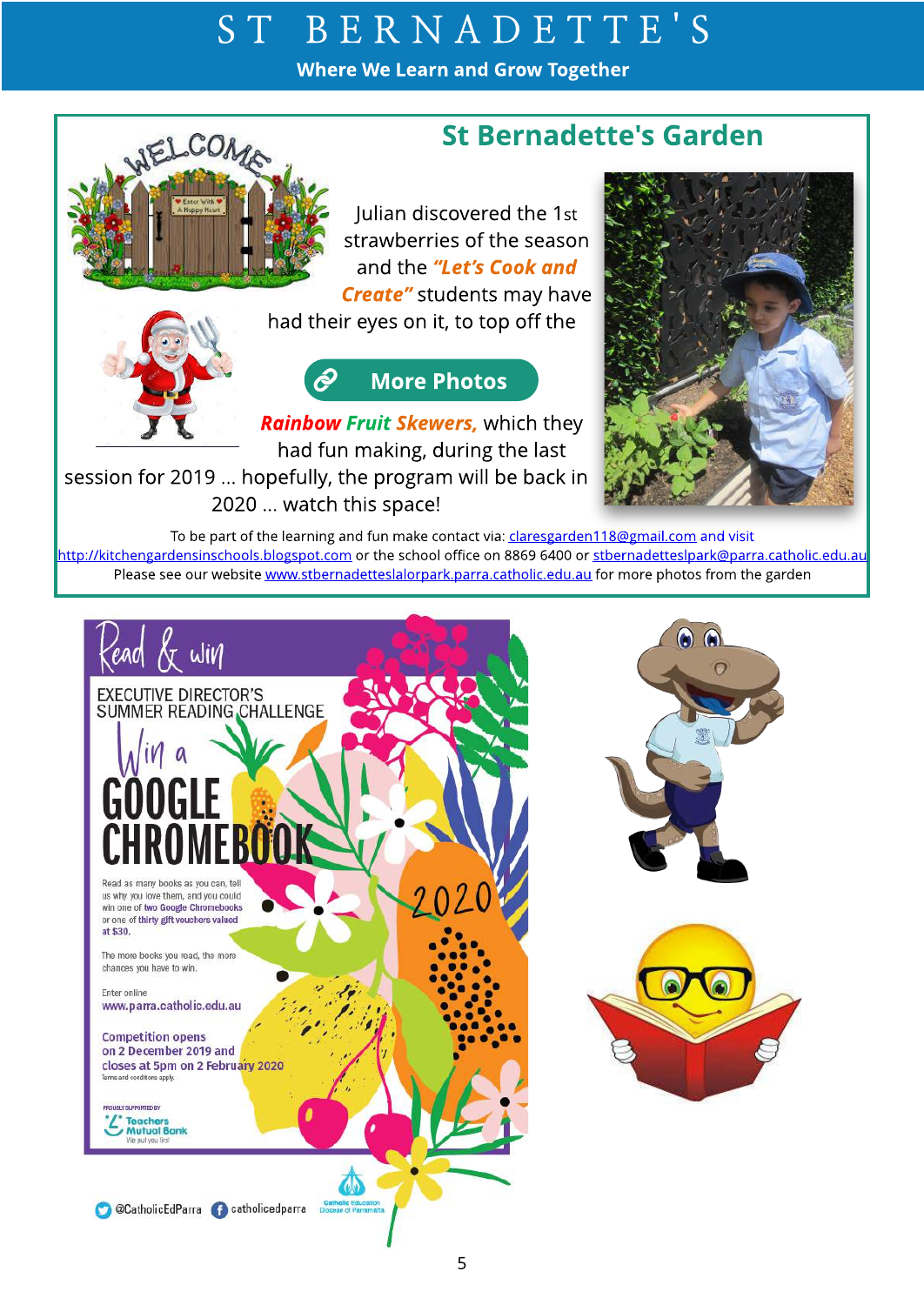Where We Learn and Grow Together



#### Book into a Summer of discovery, right here at Holiday Club.

Helping children discover their passions in life is something we value at Holiday Club. Right here in our clubs we've got our future leaders. Our future scientists, actors, lawyers, CEOs, chefs, dentists and even Prime Ministers!

Discovery all starts with variety and exposure; and this Summer, we've got a jampacked program with all kinds of activities. We've got active excursions, engineering projects, mindfulness incursions, cooking workshops and everything in between.



Book now. To find out when these activities are on during the school holidays and to find your nearest service, visit: www.campaustralia.com.au/holidayclubs.

We look forward to seeing you at Holiday Club.

The Camp Australia Team



Access any one of our 230+ Holiday Club locations Australia-wide. Near home, work or even your holiday destination!



Want more excursions? Maybe more club days? Pick any program near you, they're all unique.



Avoid a late booking charge and save \$10 by booking at least 7 days in advance. Plus, with limited space, spots fill up.

To find locations near you and to book, visit www.campaustralia.com.au/holidayclubs

### **HOLIDAY(WB**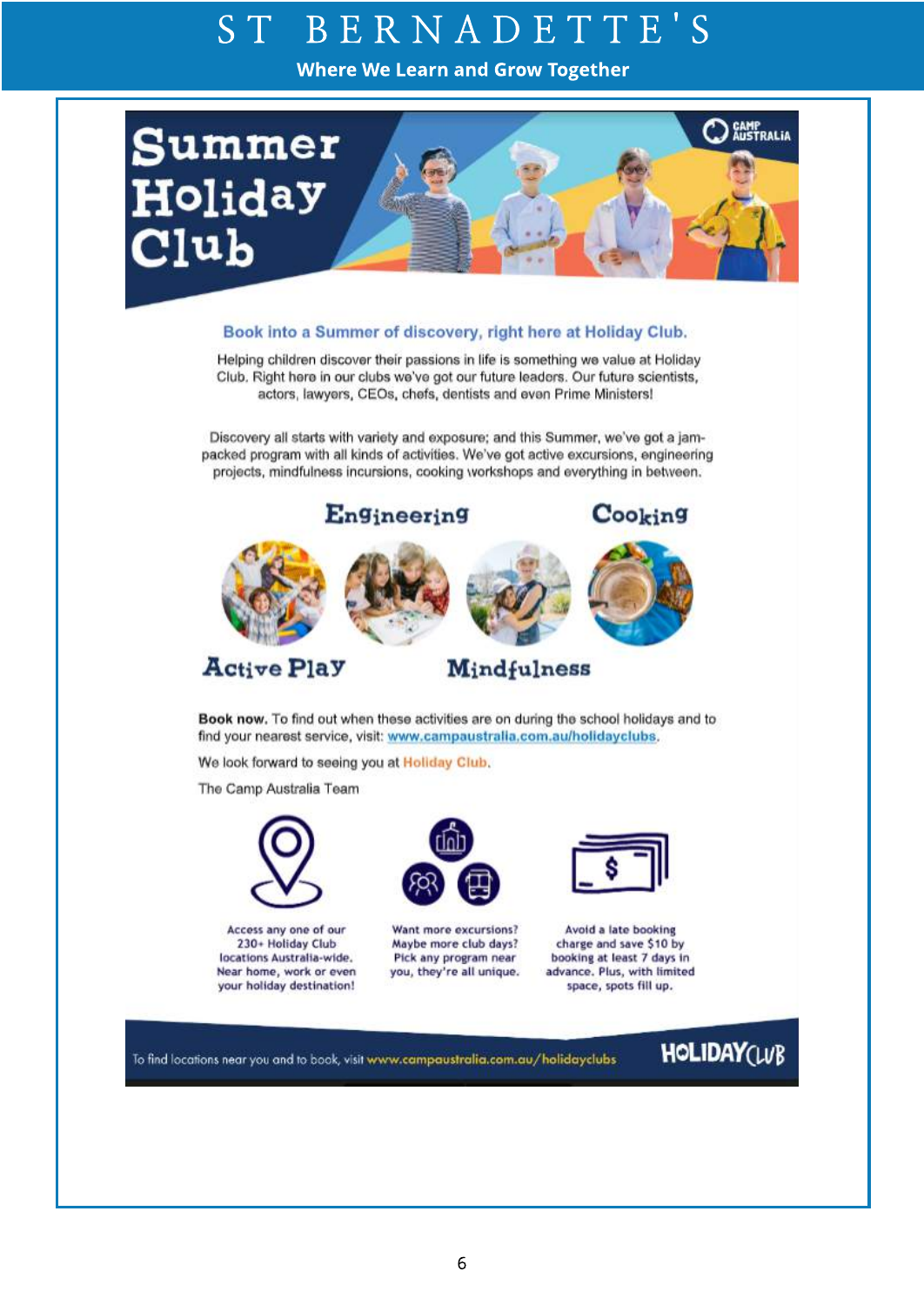Where We Learn and Grow Together



#### **WANT TO SEE WHAT CHEER** IS ALL ABOUT? ALL AGES WELCOME

Come and Try for FREE !  $5pm - 7pm$ Friday 22nd November Friday 6th December

2020 Full and Semi **Competitive Team Placements** Saturday 14th December Everybody makes a team!

10/10 Hudson Avenue. Castle Hill Contact us for more information: admin@cheerenergyaustralia.com.au 0426 767 469



School Banking

Last week of School Banking for 2019 will be Thursday 12th December 2019.

Last order for Rewards will be placed on Friday 29th November to ensure delivery before end of Term. Any questions please come and see Mrs Procter.



Important

There will be no cash or school fee payments accepted in the school office after Friday 13th December. There is no cash kept on the premises over the school holidays.



Thank you